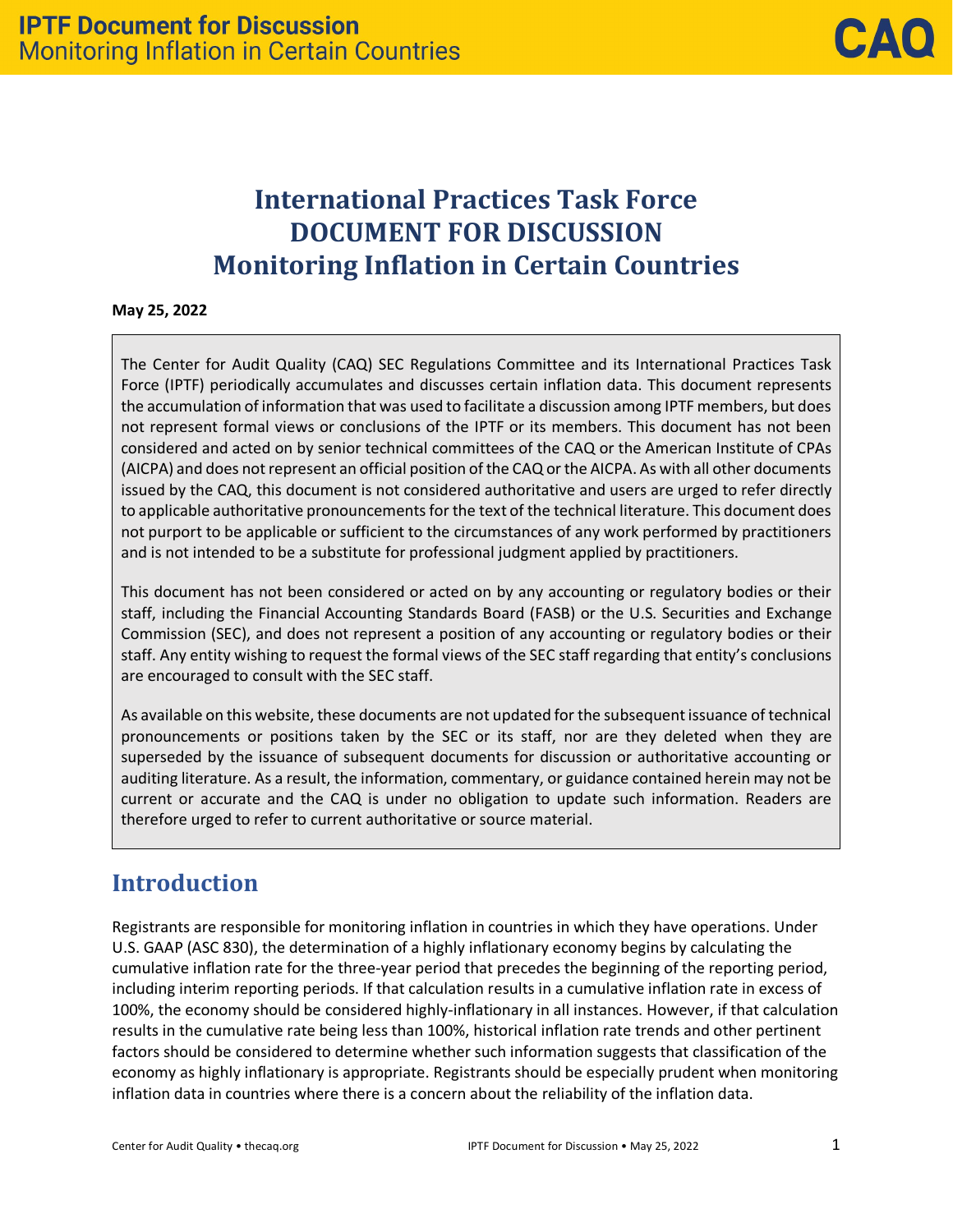Additionally, significant professional judgment is required when determining if there is sufficient evidence to conclude the country should no longer be classified as highly inflationary.

In an effort to facilitate greater consistency, the CAQ International Practices Task Force (the "Task Force") developed a framework for compiling inflation data to assist registrants in monitoring inflation statistics in connection with their determination of the inflationary status of countries in which they have operations. The information herein may be helpful to management in applying ASC 830, in conjunction with its internal controls over financial reporting to reach a conclusion on whether a country's economy should be considered highly-inflationary.

The Task Force compiled cumulative inflation data by country (for those countries for which the International Monetary Fund [IMF] publishes data), and then categorized the countries based on their cumulative inflation rates and the implementation guidance in ASC 830. (See the Appendix for a detailed description of how inflation rates are calculated.) In addition, the Task Force identified countries where projected cumulative inflation rates would have been categorized into categories considering the guidance in ASC 830 and in circumstances where there was not consistent reliable data.

The categories, the countries in each of the categories for this period, and reference to the page in this Document where inflation data is provided, are as follows:

1a. Countries with three-year cumulative inflation rates exceeding 100% (ASC 830, Case A)

| Argentina   | 3                          |
|-------------|----------------------------|
| Iran        | 4                          |
| Ethiopia    | <b>4 New in May 2022</b>   |
| Lebanon     | 4                          |
| South Sudan | 5                          |
| Sudan       | 5                          |
| Suriname    | 5 New category in May 2022 |
| Turkey      | <b>6 New in May 2022</b>   |
| Venezuela   | 6                          |
| Yemen       | 7 New category in May 2022 |
| Zimbabwe    |                            |

- 1b. Countries with projected three-year cumulative inflation rates greater than 100% in the current year
	- None
- 2. Countries with three-year cumulative inflation rates exceeding 100% in recent years, but with three-year cumulative inflation rates between 70% and 100% in the last calendar year (ASC 830, Case B)
	- None
- 3. Countries with recent three-year cumulative inflation rates exceeding 100% after a spike in inflation in a discrete period (ASC 830, Case C) None
- 4. Countries with three-year cumulative inflation rates between 70% and 100% in the current year, or with a significant (25% or more) increase in inflation during the last calendar year, or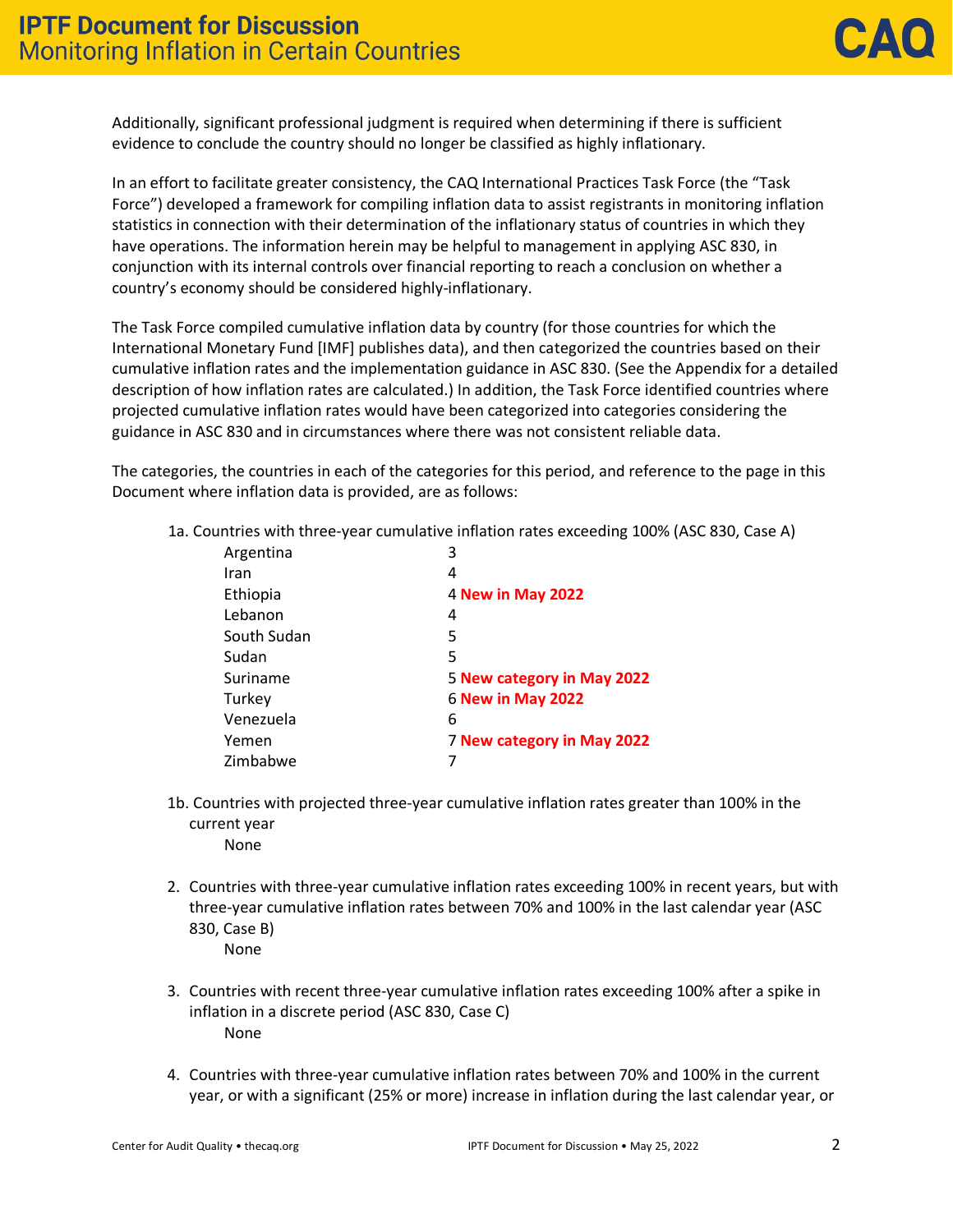|        | a significant increase in projected inflation in the current year, or with projected three-year |  |
|--------|-------------------------------------------------------------------------------------------------|--|
|        | cumulative inflation rates greater than 100% in the next year                                   |  |
| Angola |                                                                                                 |  |
| Haiti  | Q                                                                                               |  |

There may be additional countries with three-year cumulative inflation rates exceeding 100% or that should be monitored which are not included in the below analysis because the sources used to compile this list do not include inflation data for all countries or current inflation data, for example, Syria, Ukraine, and Afghanistan. Numerous other countries that are not members of the IMF are not included in the WEO Reports.

The data referred to herein is derived from the IMF World Economic Outlook Report Database – April 2022 ("IMF WEO Report"), unless otherwise indicated. The IMF WEO Report presents inflation data on a calendar year basis. Data presented in the IMF WEO Report as estimated is identified with an "\*".

While the below data may be a useful resource for registrants, management should have adequate controls to independently verify and analyze any data on which they are basing a conclusion about an economy's highly inflationary status.

Below is a discussion of the countries included in each of the above categories.

## **1a. Countries with three-year cumulative inflation rates exceeding 100%**

*Case A in ASC 830-10-55-24 provides an example when the three-year cumulative rate exceeds 100% requiring a company to classify the economy as highly inflationary.*

*According to data obtained from the IMF WEO Report and other sources identified below, the following countries have three-year cumulative inflation rates exceeding 100%:*

## **Argentina**

| <b>ACTUAL</b>              |      |      |      |      | <b>PROJECTED</b> |      |
|----------------------------|------|------|------|------|------------------|------|
| Calendar year              | 2018 | 2019 | 2020 | 2021 | 2022             | 2023 |
| Annual inflation rate      | 48%  | 54%  | 36%  | 51%  | 48%              | 42%  |
| Cumulative three-year rate |      |      |      | 216% | 204%             | 217% |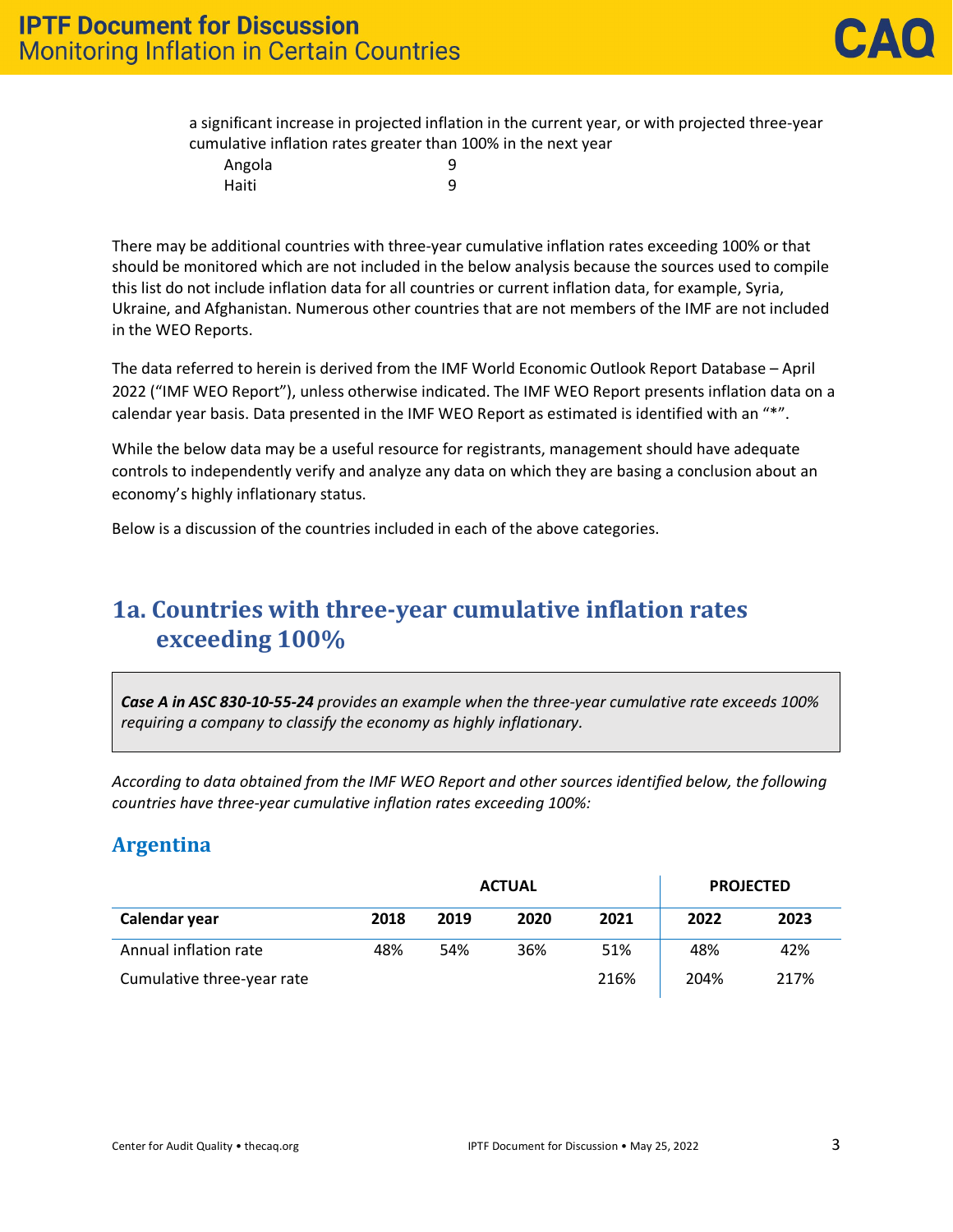## **Ethiopia – New in 2022**

|                            |      | <b>ACTUAL</b> | <b>PROJECTED</b> |      |      |      |
|----------------------------|------|---------------|------------------|------|------|------|
| Calendar year              | 2018 | 2019          | 2020             | 2021 | 2022 | 2023 |
| Annual inflation rate      | 11%  | 20%           | 18%              | 35%  | 33%  | 28%  |
| Cumulative three-year rate |      |               |                  | 91%  | 113% | 131% |

#### **Additional Information**

The October 2021 IMF WEO Report did not include an estimate for 2021 inflation, as such Ethiopia was excluded from the previous inflation discussion document. The April 2022 IMF WEO Report includes data for 2021 annual inflation, and it projects that the three-year cumulative inflation rate would exceed 100% by the end of 2022. Below is the data published by the Ethiopia Bureau of Statistics for the months of February, March, and April 2022. Based on the data, the actual three-year cumulative inflation rate as of April 2022, exceeded 100%.

|                              | <b>Source: Ethiopia Bureau of Statistics</b> |                   |                   |  |  |  |  |
|------------------------------|----------------------------------------------|-------------------|-------------------|--|--|--|--|
| As of:                       | February 2022                                | <b>March 2022</b> | <b>April 2022</b> |  |  |  |  |
| <b>Annual Inflation Rate</b> | 34%                                          | 35%               | 37%               |  |  |  |  |
| Cumulative three-year rate   | 96.0%                                        | 99.4%             | 100.2%            |  |  |  |  |

#### **Iran**

|                            |      | <b>ACTUAL</b> | <b>PROJECTED</b> |      |      |      |
|----------------------------|------|---------------|------------------|------|------|------|
| Calendar year              | 2018 | 2019          | 2020             | 2021 | 2022 | 2023 |
| Annual inflation rate      | 49%  | 22%           | 49%              | 35%  | 30%  | 25%  |
| Cumulative three-year rate |      |               |                  | 144% | 160% | 119% |

## **Lebanon**

|                            |           | <b>ACTUAL</b> |      |      |      | <b>PROJECTED</b> |  |
|----------------------------|-----------|---------------|------|------|------|------------------|--|
| Calendar year              | 2018      | 2019          | 2020 | 2021 | 2022 | 2023             |  |
| Annual inflation rate      | $4\%$ (1) | 7%            | 146% | N/A  | N/A  | N/A              |  |
| Cumulative three-year rate |           |               |      | N/A  | N/A  | N/A              |  |

#### **Additional Information/Observations/Questions**

The April 2022 IMF WEO Report did not provide any estimates for 2021, 2022 or 2023 so the alternatives below were considered to facilitate review of data. Additionally, the annual inflation rate for 2020 exceeded 100%, therefore, the cumulative 3-year inflation rate for 2021 and 2022 will exceed 100% regardless of the actual inflation rates in 2021 or 2022.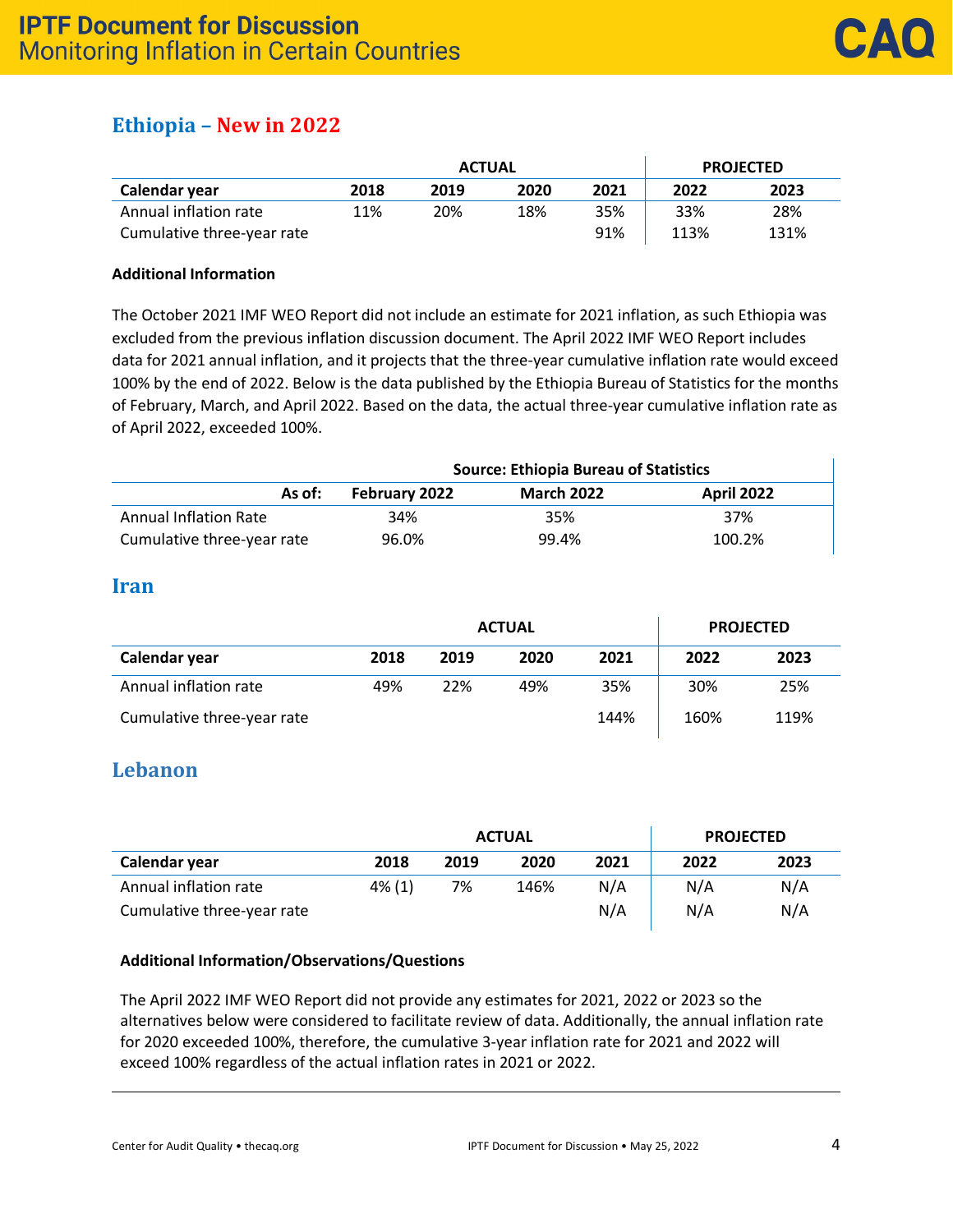(1) In the April 2022 IMF WEO Report changed the 2018 annual inflation, and corresponding index at the end of 2018, from the previously reported 6% to 4%. This did not result in a significant change in the 3-year cumulative rate or change in category.

#### **Alternative Calculation**

The three-year cumulative inflation rates presented below for three years ended December 31, 2021 and March 31, 2022 were not reported in the April 2022 IMF WEO Report, but were calculated based on monthly amounts from the applicable indices published by the Central Administration of Statistics. The historical data below uses a base year of January 2013 and does not match the IMF WEO Report which uses a base year of December 2010. The amounts are as follows:

| <b>Indices Considered</b> | As of 12/31/21 | As of 3/31/22 |
|---------------------------|----------------|---------------|
| <b>CPI</b>                | 753%           | 833%          |

### **South Sudan**

|                            |      | <b>ACTUAL</b> | <b>PROJECTED</b> |           |      |      |
|----------------------------|------|---------------|------------------|-----------|------|------|
| Calendar year              | 2018 | 2019          | 2020             | 2021      | 2022 | 2023 |
| Annual inflation rate      | 40%  | 30%           | 88% (2)          | $1\%$ (2) | 10%  | 15%  |
| Cumulative three-year rate |      |               |                  | 146%      | 108% | 28%  |

#### **Additional Information**

(2) In the April 2022 IMF WEO Report, the 2020 and 2021 annual inflation was an estimate.

#### **Sudan**

|                            |      | <b>ACTUAL</b> | <b>PROJECTED</b> |             |       |       |
|----------------------------|------|---------------|------------------|-------------|-------|-------|
| Calendar year              | 2018 | 2019          | 2020             | 2021        | 2022  | 2023  |
| Annual inflation rate      | 73%  | 57%           | 269% (3)         | $318\%$ (3) | 244%  | 69%   |
| Cumulative three-year rate |      |               |                  | 2325%       | 5219% | 2336% |

#### **Additional Information**

(3) In the April 2022 IMF WEO Report, the 2020 and 2021 annual inflation was an estimate.

 $\mathbf{I}$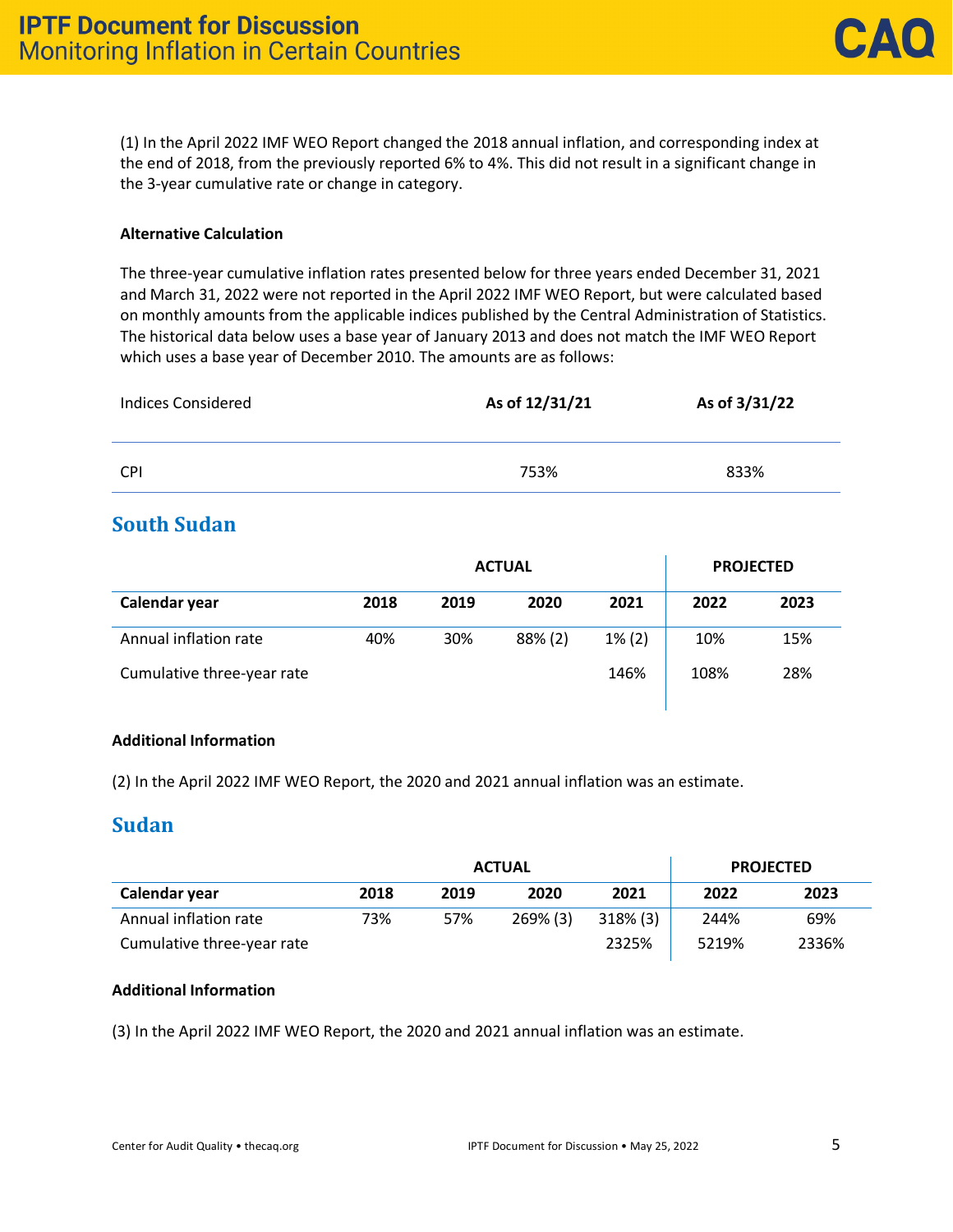## **Suriname – New Category in May 2022**

|                            |      | <b>ACTUAL</b> | <b>PROJECTED</b> |      |      |      |
|----------------------------|------|---------------|------------------|------|------|------|
| Calendar year              | 2018 | 2019          | 2020             | 2021 | 2022 | 2023 |
| Annual inflation rate      | 5%   | 4%            | 61%              | 61%  | 26%  | 18%  |
| Cumulative three-year rate |      |               |                  | 169% | 225% | 138% |

#### **Additional Information**

In the November 2021 IPTF Suriname was included in Category 1b. Based on the information in the April 2022 IMF WEO Report, the three-year cumulative inflation rate in 2021 exceeded 100%.

### **Turkey – New in 2022**

|                            |      | <b>ACTUAL</b> | <b>PROJECTED</b> |      |      |      |
|----------------------------|------|---------------|------------------|------|------|------|
| Calendar year              | 2018 | 2019          | 2020             | 2021 | 2022 | 2023 |
| Annual inflation rate      | 20%  | 12%           | 15%              | 36%  | 52%  | 30%  |
| Cumulative three-year rate |      |               |                  | 74%  | 138% | 169% |

#### **Additional Information**

The April 2022 IMF WEO Report includes data for 2021 annual inflation, and it projects that the threeyear cumulative inflation rate would exceed 100% by the end of 2022. The actual annual inflation rates presented below were calculated based on information provided by the Turkish Statistical Institute. The actual 2022 annual inflation rate and three-year cumulative inflation rate are in line with the April 2022 IMF WEO Report projected inflation rate. On March 16, 2022, the IPTF issued an addendum to the [November 2021 inflation discussion document](https://4chrg8q086f2nb81x49f276l-wpengine.netdna-ssl.com/wp-content/uploads/2022/03/caq_alert-2022-01-IPTF-addendum_2022-03.pdf) to reflect significant changes in the inflation rates in Turkey. As of February, March and April 2022, the three-year cumulative inflation rate exceeded 100%.

| As of:                    | January 2022 | <b>February 2022</b> | <b>March 2022</b> | <b>April 2022</b> |
|---------------------------|--------------|----------------------|-------------------|-------------------|
| <b>YTD Inflation Rate</b> | 49%          | 54%                  | 61%               | 70%               |
| Cumulative three-year     | 92%          | 101%                 | 109%              | 121%              |

## **Venezuela**

|                            | <b>ACTUAL</b> |      |       |          | <b>PROJECTED</b> |      |
|----------------------------|---------------|------|-------|----------|------------------|------|
| Calendar year              | 2018          | 2019 | 2020  | 2021     | 2022             | 2023 |
| Annual inflation rate      | 130K%         | 9.5% | 3.0K% | 686% (4) | 500%             | 500% |
| Cumulative three-year rate |               |      |       | 2.3M%    | 144K%            | 28K% |

#### **Additional Information**

(4) In the April 2022 IMF WEO Report, the 2021 annual inflation was an estimate.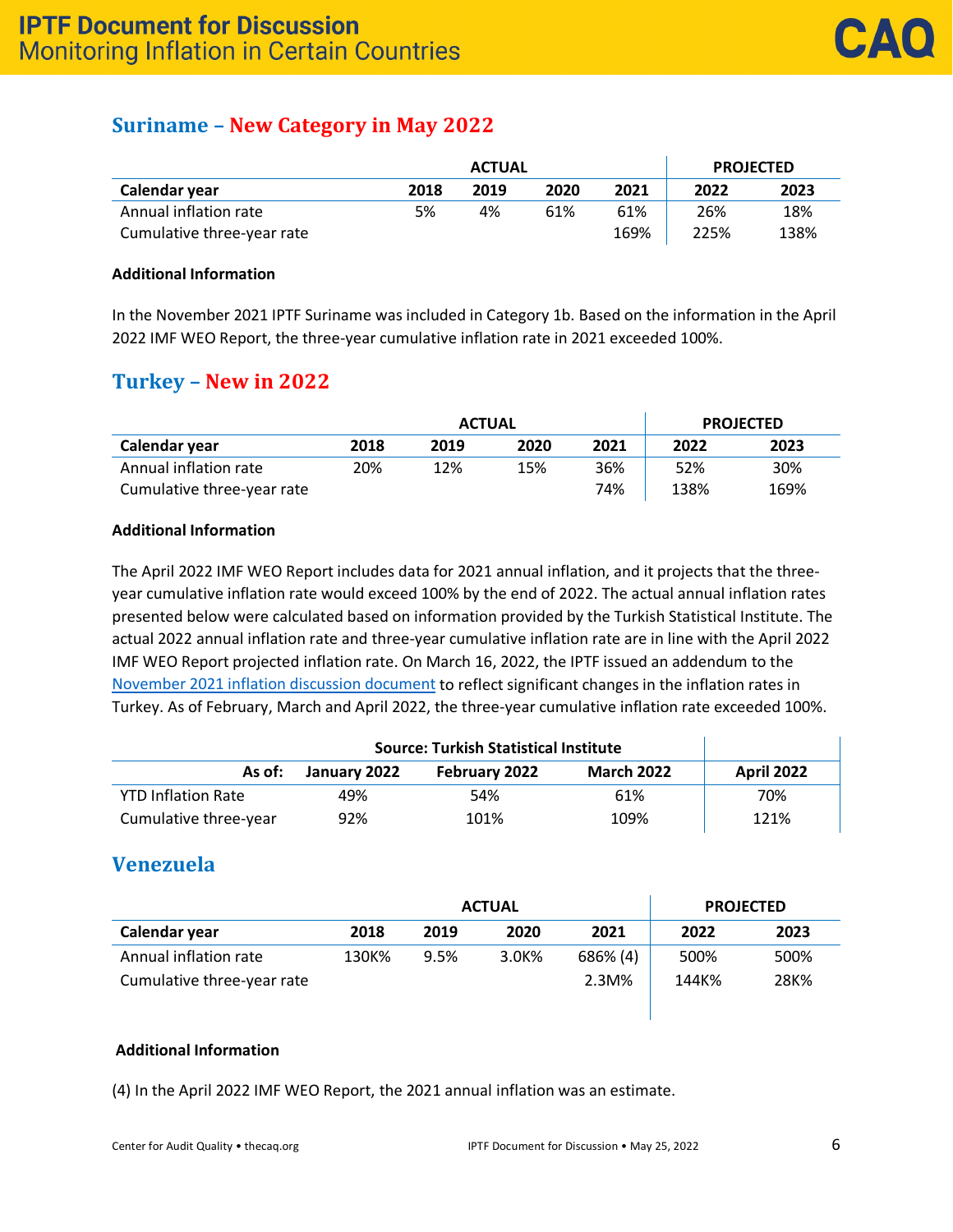## **Yemen – New Category in May 2022**

|                            | <b>ACTUAL</b> |      |      |            | <b>PROJECTED</b> |      |
|----------------------------|---------------|------|------|------------|------------------|------|
| Calendar year              | 2018          | 2019 | 2020 | 2021       | 2022             | 2023 |
| Annual inflation rate      | 14%           | 10%  | 35%  | $85\%$ (5) | 46%              | 26%  |
| Cumulative three-year rate |               |      |      | 175%       | 265%             | 240% |
| - - - - - -<br>.           |               |      |      |            |                  |      |

#### **Additional Information**:

(5) In the April 2022 IMF WEO Report, the information for 2021 was an estimate.

In October 2021, the projected three-year cumulative inflation rate at the end of 2021 was 115%. In April 2022, the actual estimated three-year cumulative rate at the end of 2021 was 175%.

### **Zimbabwe**

|                            | <b>ACTUAL</b> |      |          |            | <b>PROJECTED</b> |      |
|----------------------------|---------------|------|----------|------------|------------------|------|
| Calendar year              | 2018          | 2019 | 2020     | 2021       | 2022             | 2023 |
| Annual inflation rate      | 42%           | 521% | 349% (6) | $61\%$ (6) | 86%              | 42%  |
| Cumulative three-year rate |               |      |          | 4.4K%      | 1.2K%            | 324% |
|                            |               |      |          |            |                  |      |

#### **Additional Information**

(6) In the April 2022 IMF WEO Report, the 2020 and 2021 annual inflation was an estimate.

## **1b. Countries with projected three-year cumulative inflation rates greater than 100% in the current year**

*According to data obtained from the IMF WEO Report, the following country has a projected three-year cumulative inflation rate greater than 100% in the current year but has not yet exceeded 100% as of the most recent year-end and any subsequent comparable monthly data available as of the meeting date. Under ASC 830-10-45-12, an economy must be classified as highly inflationary when the cumulative three-year rate exceeds 100%. However, if that calculation results in the cumulative rate being less than 100%, historical inflation rate trends (increasing or decreasing) and other pertinent economic factors should be considered to determine whether such information suggests that classification of the economy as highly inflationary is appropriate sooner. ASC 830-10-45-13 states that the definition of a highly inflationary economy is necessarily an arbitrary decision requiring judgment and in some instances, the trend of inflation might be as important as the absolute rate.*

*Registrants should have appropriate controls in place to monitor more current reported inflation data and consider other pertinent economic indicators to determine if and when the following country should be considered highly inflationary:*

There are no countries in this category.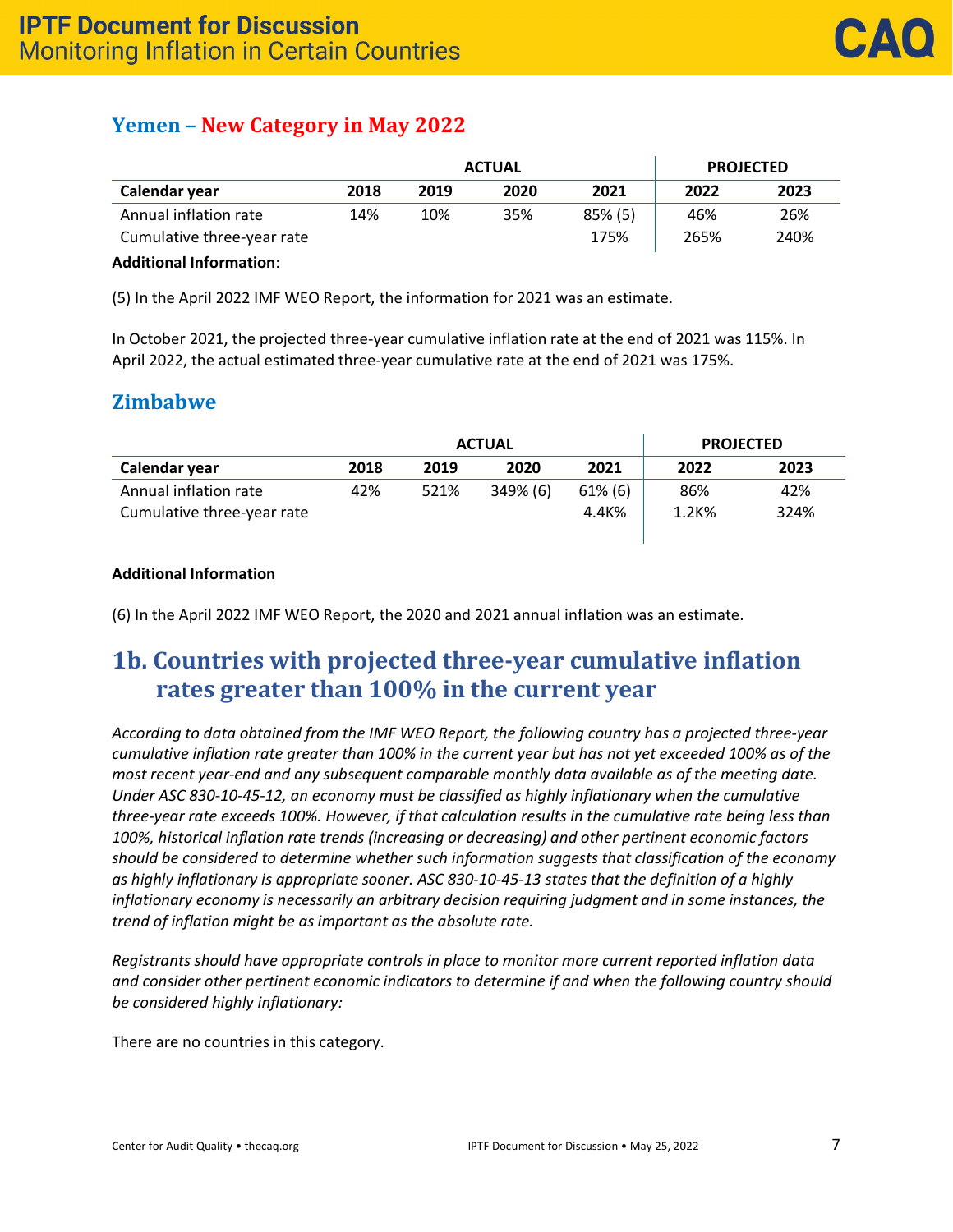## **2. Countries with three-year cumulative inflation rates exceeding 100% in recent years, but with three-year cumulative inflation rates between 70% and 100% in the last calendar year**

*Case B in ASC 830-10-55-25 provides an illustrative example of a country where an economy continues to be classified as highly inflationary even though the three-year cumulative rate is below 100% because there is no evidence to suggest that the drop below 100% is other than temporary and annual inflation has been high on a consistent basis.* 

*Countries in this category should be monitored by management, who should apply judgment in determining when there is sufficient evidence to conclude the country should no longer be classified as highly inflationary.*

There are no countries in this category.

## **3. Countries with recent three-year cumulative inflation rates exceeding 100% after a spike in inflation in a discrete period**

*Case C in ASC 830-10-55-26 provides an illustrative example where a country's economy no longer exceeds 100% for the cumulative three-year rate and the classification as highly inflationary resulted from an isolated spike in annual inflation. ASC 830-10-55-26 states that this country's economy should no longer be classified as highly inflationary.*

*According to data obtained from the IMF WEO Report, the following countries three-year cumulative inflation rates have exceeded 100% after a spike in inflation in a discrete period. Countries in this category should be monitored by management, who should apply judgment in determining when there is sufficient evidence to conclude whether the country should be, or should no longer be, classified as highly inflationary:*

There are no countries in this category.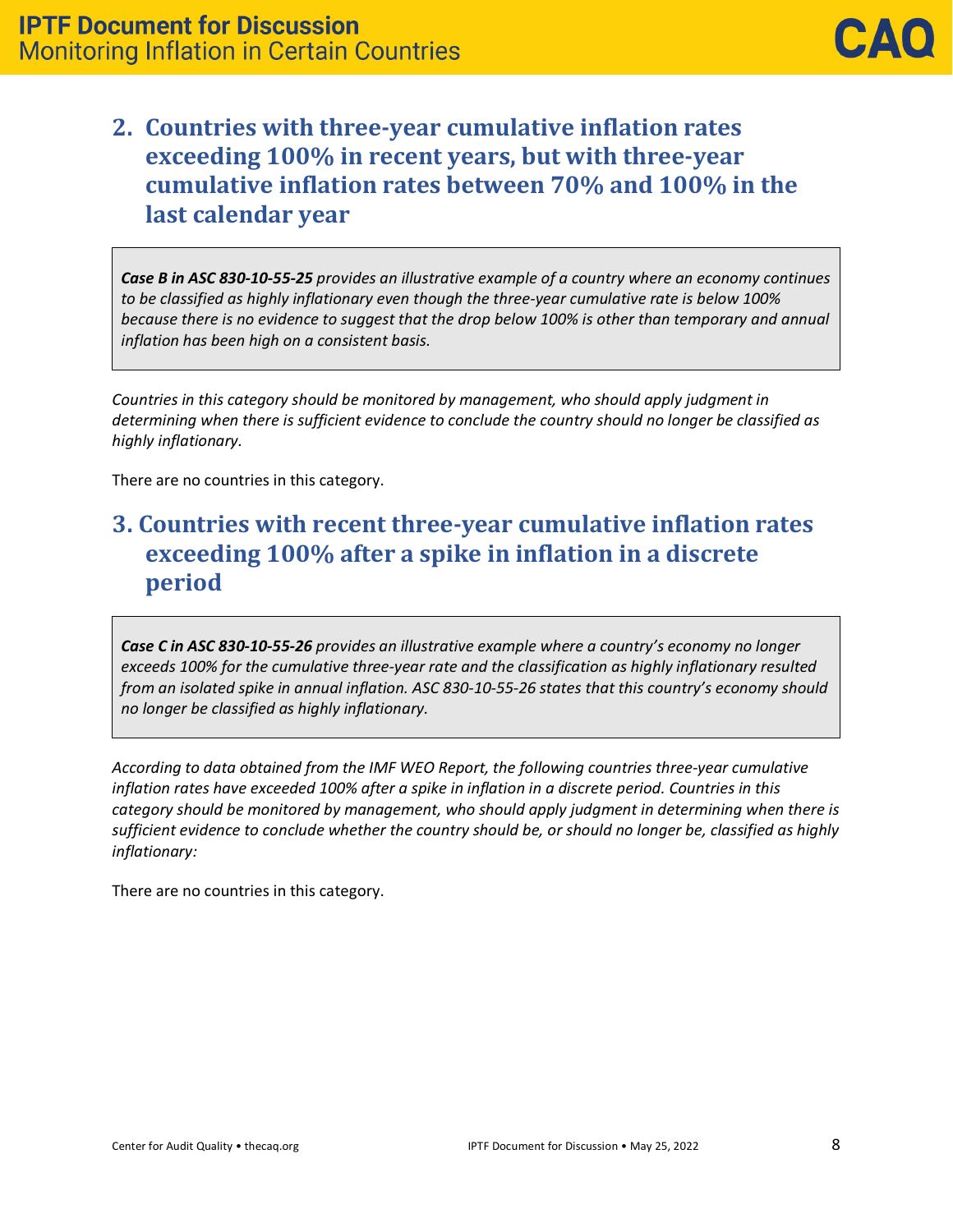**4. Countries with projected three-year cumulative inflation rates between 70% and 100% in the current year, or with a significant (25% or more) increase in inflation during the last calendar year, or a significant increase in projected inflation in the current year, or with projected three-year cumulative inflation rates greater than 100% in the next year**

*According to data obtained from the IMF WEO Report, the following countries have projected three-year cumulative inflation rates between 70% and 100% in the current year, or a significant (25% or more) increase in inflation during the last calendar year, or a significant increase in projected inflation in the current year, or projected three-year cumulative inflation rates greater than 100% in the next year.* 

*Registrants should have appropriate controls in place to monitor more current reported inflation data and consider other pertinent economic indicators to determine if and when the following countries should be considered highly inflationary:*

## **Angola**

|                                |      | <b>ACTUAL</b> | <b>PROJECTED</b> |            |      |      |
|--------------------------------|------|---------------|------------------|------------|------|------|
| Calendar year                  | 2018 | 2019          | 2020             | 2021       | 2022 | 2023 |
| Annual inflation               | 19%  | 17%           | 25%              | $27\%$ (7) | 18%  | 12%  |
| Cumulative three-<br>vear rate |      |               |                  | 86%        | 88%  | 68%  |

#### **Note**:

(7) In the April 2022 WEO, the information for 2021 was an estimate.

## **Haiti**

|                                |      | <b>ACTUAL</b> | <b>PROJECTED</b> |      |      |      |
|--------------------------------|------|---------------|------------------|------|------|------|
| Calendar year                  | 2018 | 2019          | 2020             | 2021 | 2022 | 2023 |
| Annual inflation               | 13%  | 20%           | 25%              | 13%  | 25%  | 12%  |
| Cumulative three-<br>year rate |      |               |                  | 69%  | 77%  | 58%  |

# **Appendix: Description of how inflation rates are calculated**

For all countries, data is extracted from the International Monetary Fund ("IMF") website. IMF data is extracted from [www.imf.org](http://www.imf.org/) as follows:

• On the home page, select the "Data" tab, and then click "World Economic Outlook Databases" link.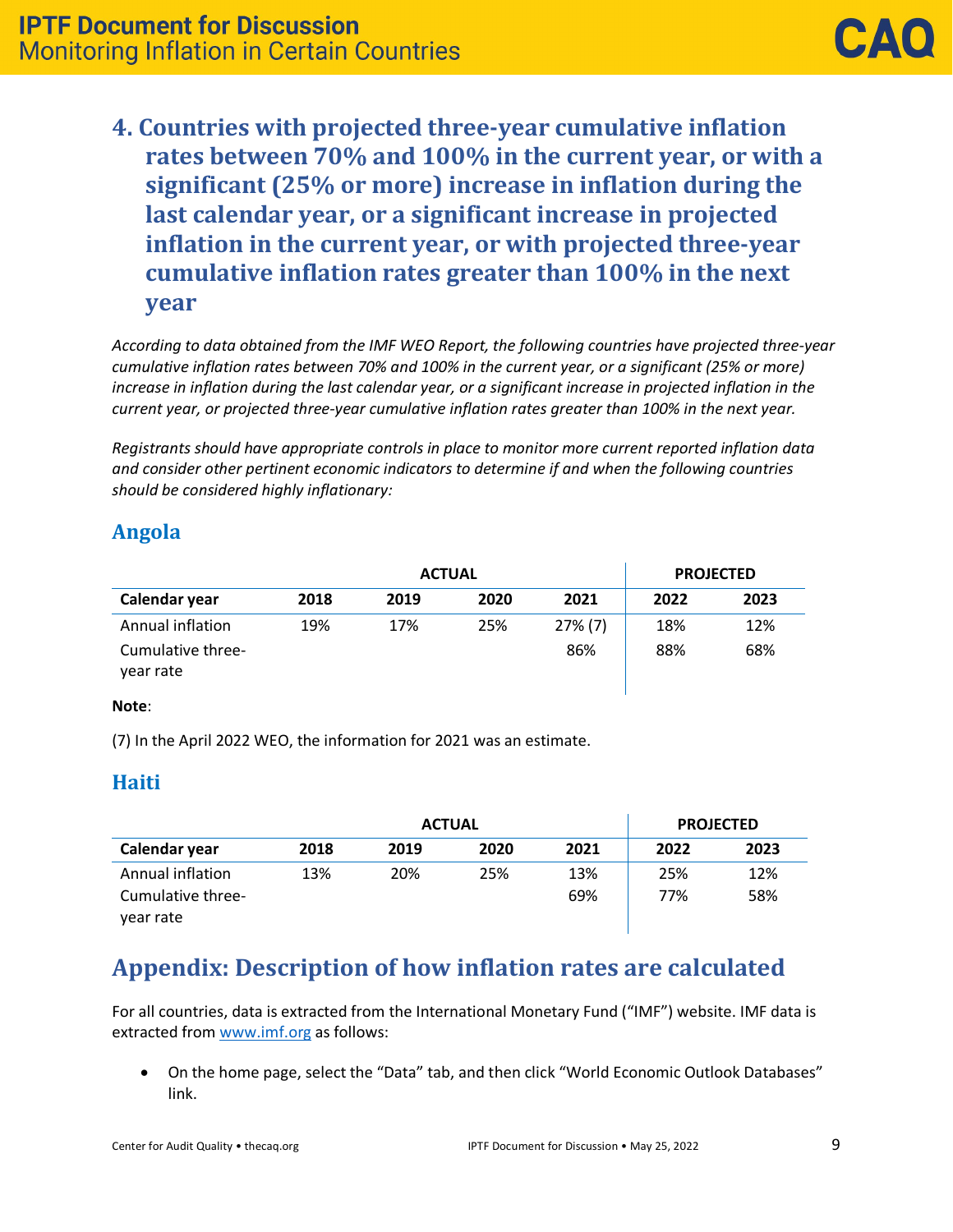- o Select the most recent [database](https://www.imf.org/en/Publications/WEO/weo-database/2022/April) (April 2022).
- Select "By Countries (country-level data)".
- Select "All Countries", then click the "continue" button.
- Under the "Monetary" subject header, select "Inflation", "end of period consumer prices" (both the index and percent change); then click the "continue" button.
- Select a date range (e.g., 2018-2022); click "prepare report" and a table is produced with the data; click the "download" link to export to excel. The data table includes the actual and estimated end of period price indices for each country.

The IMF World Economic Outlook (WEO) report estimates inflation when actual inflation data has not been obtained. The text of the report describes the assumptions and conventions used for the projections in the WEO. The data that are estimated are highlighted. While the IMF data has limitations (projected inflation data and varying dates through which actual data is included in the table), the calculated three-year cumulative inflation allows us to determine which country's calculations require further analysis.

Note: From time to time the WEO refines or updates previously reported actual Consumer Price Index (herein referred to as "Index" or "CPI") data for certain countries.

Using the downloaded table, the three-year cumulative inflation rate is calculated as follows (assuming the current year is end of year 2021): (2021 End of Year CPI – 2018 End of Year CPI) / 2018 End of Year CPI.

It should be noted that the IMF inflation data used to summarize inflation could be different from the inflation data reported by the respective countries' central banks or governments. The Task Force has not performed procedures to identify any potential differences. Accordingly, this summarized IMF information should be supplemented, to the extent considered necessary, with other pertinent information that may be available.

For registrants that need additional information to monitor inflation for operations in certain countries, it should be noted that annual or month-end CPI information can be obtained from some countries' central bank or government websites or other publicly available information but that data may differ from the inflation data reported by the IMF and may need to be converted because of differences in presentation or other reasons (for example, some countries have reset their base index back to 100 during recent years). While inflation data published by a central bank or government is often more current than the IMF data, each country releases its inflation data at different times and inflation data for some countries may not be otherwise publicly available.

## **About the Center for Audit Quality**

The Center for Audit Quality is an autonomous public policy organization dedicated to enhancing investor confidence and public trust in the global capital markets. The CAQ fosters high-quality performance by public company auditors; convenes and collaborates with other stakeholders to advance the discussion of critical issues that require action and intervention; and advocates policies and